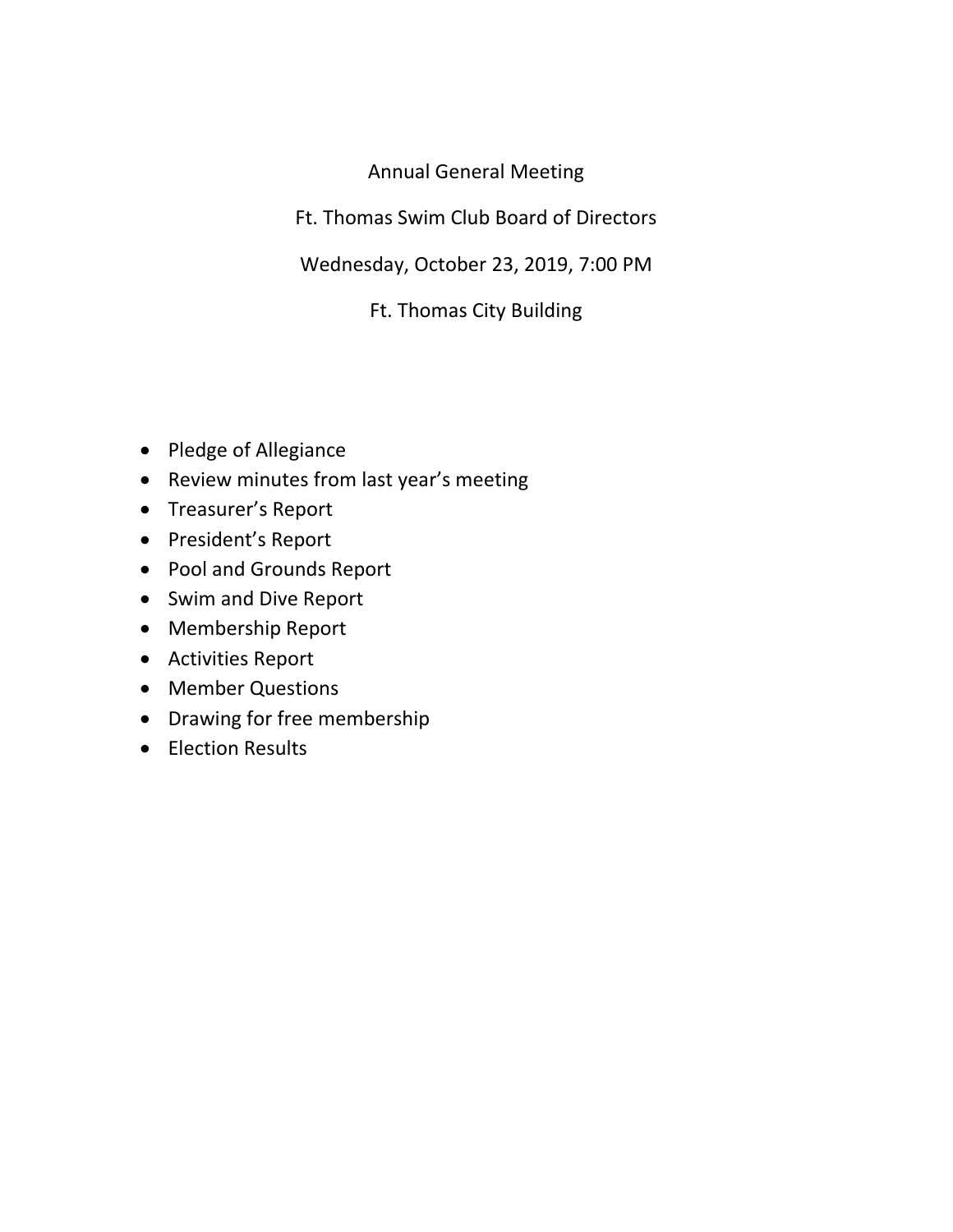Motion to Approve Previous Annual Meeting Minutes **Denise**/Rob

## **Treasurer's Report**

The financials of the club were in line with the past three years as far as reoccurring revenues and expenses and the pool sits in a comfortable financial situation for the upcoming season. For more detailed financial information please contact the Board directly.

## **President's Report**

Another great pool season is in the books. I'd like to thank our staff for a job well done this summer. Thank you to Chris Vogel and Mike Hellman for their dedicated efforts to our board over the last 3 years. The entire board dedicated a great deal of time and effort into making 2019 a wonderful experience for our members. We have a great team of individuals who truly care about making our pool even better than when we started. Thank you!!!

A couple items I would like to highlight:

- ‐ Dues Schedule This past season we moved the final dues payment date from 5 days prior to the pool opening to ~2 weeks. We will continue to stick to this schedule going forward as it made for an easier process all around. We appreciate everyone making this possible.
- ‐ Thank you to Ron Dill and the city of Fort Thomas for allowing the swim club to use the city's bleachers for the championship dive meet.
- ‐
- Thank you to our staff and volunteers for making the Diving Champ meet a success.

The city advised that they are going to begin using the fill dirt from the upcoming project at the corner of Highland to fill in the area below the pool where the volleyball courts are currently located. It is part of the long term vision plan for Highland Park.

Have a great winter and see you Memorial Day weekend!

Bob Borchardt

### **Pool & Grounds Report**

### **Major Projects 2019**

- **Diving boards:** New diving boards were installed on both the low and high dive as well as both fulcrums repaired.
- **Concrete work:** Fixed sidewalk and curb along the entrance way and did major concrete patch work around pool.
- **Women's Bathroom upgrade:** Completed women's bathroom renovations. Included removing wall behind the women's stalls, repairing plumbing and remounting toilets. New faucets installed with timed shut off.
- **Painting:** Completed painting of men's bathroom floor and outdoor light poles.
- **Technology upgrades:** New PA system installed, added Wi‐Fi and mic extenders.
- **Vacuum:** Purchased new pool vacuum.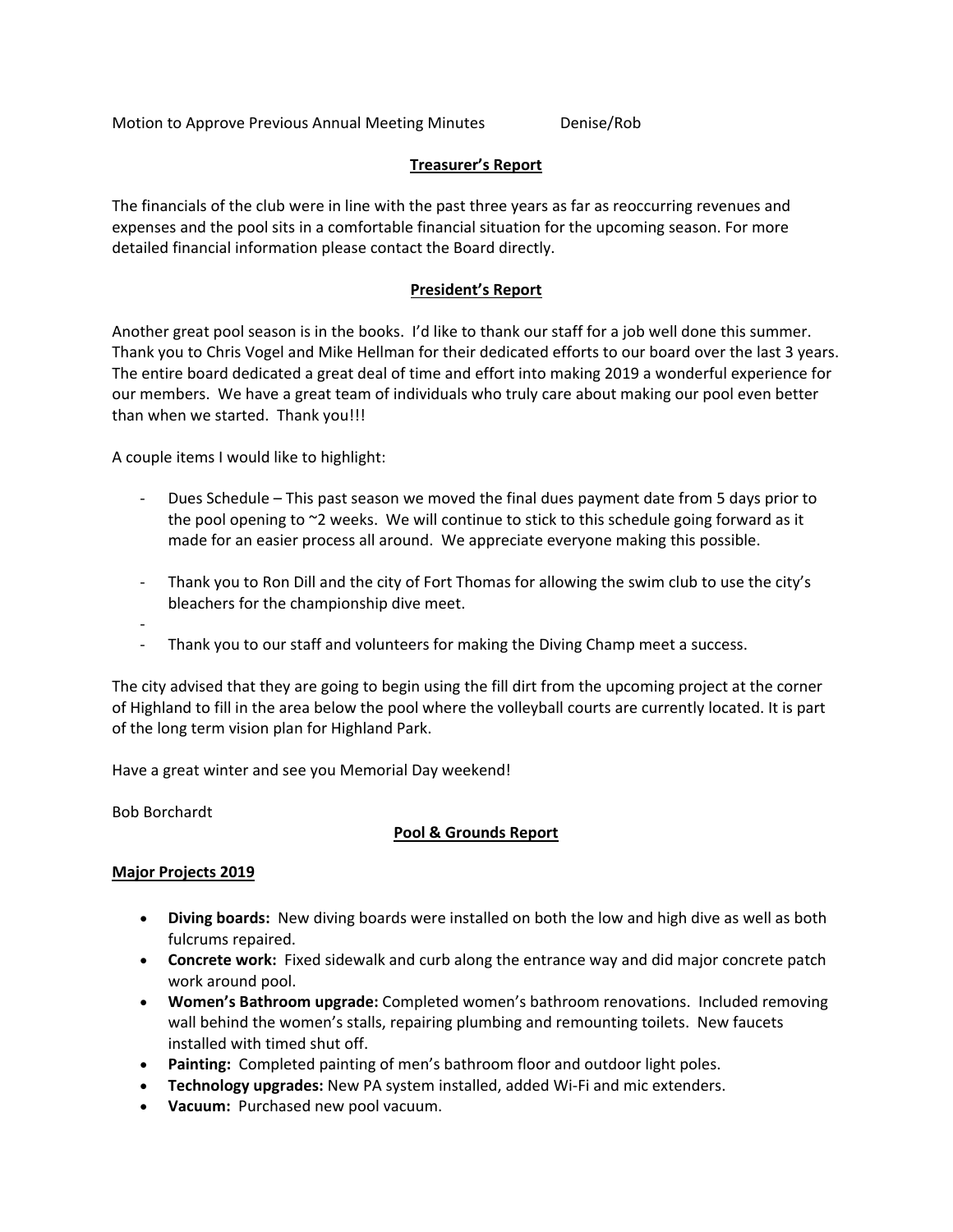**Pool upgrades:** Purchased and installed new dual chlorine pump and chemical board for the main pool. Allowed for better balancing of chemicals as well as more efficient chemical application to the pool.

## **Projects for 2020:**

- Fix impeller on pool motor and install regulator to allow energy savings.
- New grill

## **Projects for consideration in 2020:**

- Ceiling fans under the shelters
- Renovate the grilling deck (new rails and ballasts)
- New Swim Club Sign for entrance
- Upgrade outside landscaping

### **Swim & Dive Report**

Our record for the regular season was 4‐2 and a close 3rd place finish at Champ Meet. We had a total of 121 team members with 36 of those being new swimmers. The Junior Sharks program returned this year for swimmers and seems to be a great way to build the team with some awesome future Sharks! What is becoming a great tradition, after our meet with Newport we were able to have a nice celebration all while raising over \$400.00 for the Mike Bresser Scholarship (NKSL scholarship for senior swimmers and divers).

Congratulations to our Diving team ‐ Regular season A Division Champs.

### Champ Meet Summary

We finished in 3rd place this year. Individual winners at Champ Meet:

- Lauren Groeschen -15-18 Girls 1m Diving
- Brendan Conley-100 Free, 50 Free
- Taryn Ripley ‐ 25 Breast
- Sam Hopper 50 Breast
- Jack Banks‐ 50 Breast, 50 Butterfly

Relay winners at Champ Meet:

- Boys 15‐18 200 Medley Relay ‐ 1:49:95
	- Jack Banks, Jacob Ryan, Brendan Conley, Will Griffith

Boys 15‐18 200 Free Relay ‐ 1:38.65

Jake Ryan, Jack Banks, Will Griffith, Brendan Conley

All Star Meet Winners ‐

- Kennedy Kues ‐ 8 and Under Diving
- Morgan Herald ‐ 11‐12 Girls 50 Backstroke

### Team Records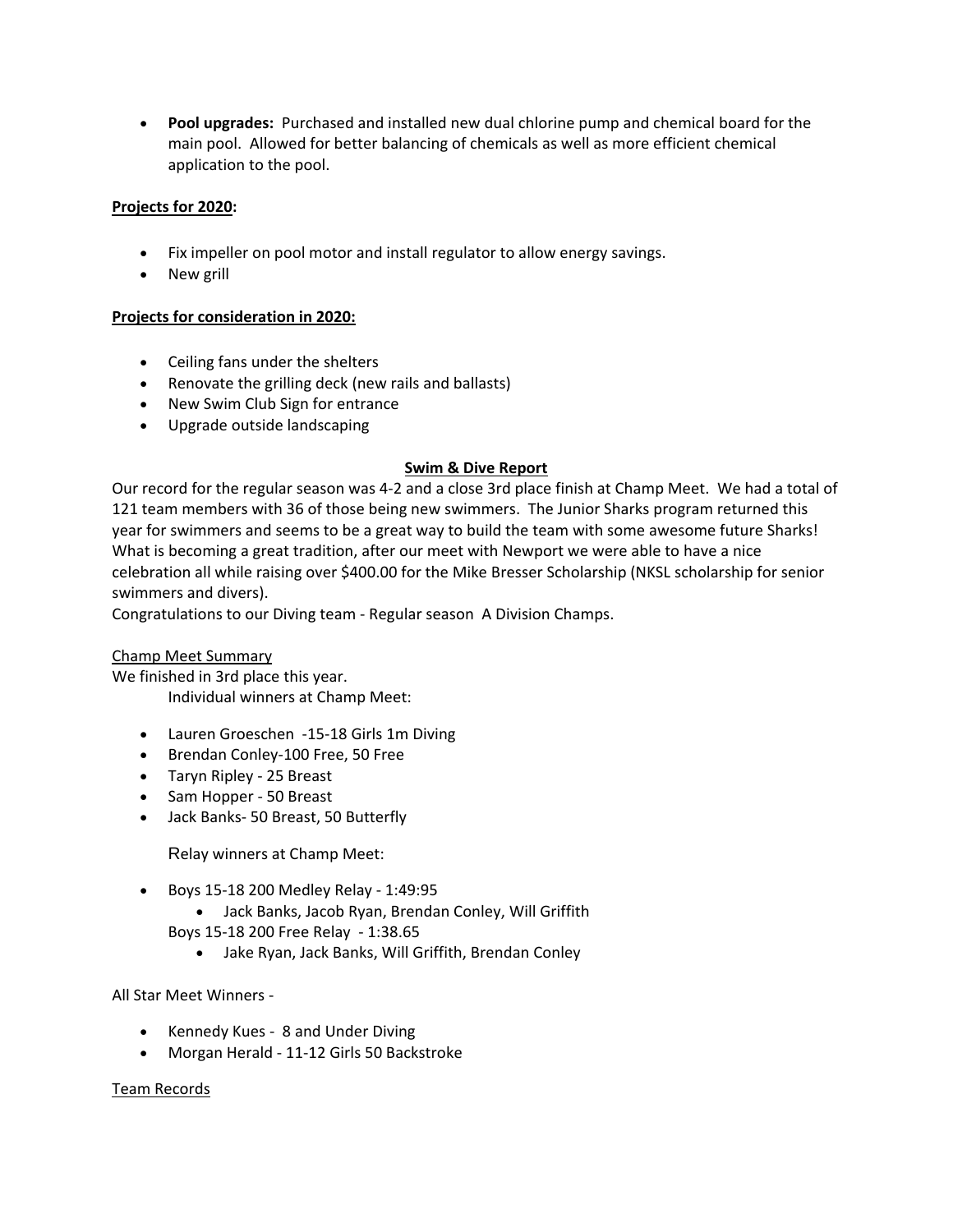Congratulations to all the new record holders!

| Event                          | <b>Name</b>                                           | Time     |
|--------------------------------|-------------------------------------------------------|----------|
| Boys 200 Free                  | <b>Brendan Conley</b>                                 | 1:53.23  |
| Boys 15-18, 200 M Medley Relay | Jacob Ryan, Brendan Conley, Jack Banks, Will Griffith | 01:49.95 |
| Boys 15-18 50 Backstroke       | Jack Banks                                            | 27.49    |
| Boys 15-18 50 Butterfly        | Jack Banks                                            | 26.79    |
| Boys 15-18 200 Free Relay      | Jake Ryan, Will Griffith, Jack Banks Brendan Conley   | 1:38.65  |

### **Membership Report**

The 2019 swim season started and ended with 550 memberships. There were 30 membership certificates turned in prior to the pool opening. In order to fill the open memberships, 44 names on the waiting list were contacted. 31.8% of those contacted declined a membership.

We currently have a waiting list of 623 names. In October of 2018 there were 632 names on the list.

Of the 550 memberships, 417 took advantage of receiving 5 free guest passes by paying dues by April 1. This resulted in 2085 free guest passes being distributed. A total of 1156 guest passes were used throughout the swim season, which is 55.44%.

As of today, three certificates have been turned in.

We had 23 Alumni Passes. 13 were singles and 10 were a couple resulting in 33 people. There were 83 visits by Alumni out of a possible 330.

Respectfully submitted,

Lori Bardgett

Membership Chair

FTSC Board of Directors

#### **Activities Report**

|                   | 2019    | 2018     | 2017       | 2016       |
|-------------------|---------|----------|------------|------------|
| <b>Grill Outs</b> | \$853   | \$969.50 | \$878      | \$792      |
| Kids Party        | $-5500$ | \$160    | $-5448.74$ | \$90.72    |
| <b>Teen Party</b> | \$125   | $-540$   | \$134      | \$318      |
| Ladies Luncheon   | $-5904$ | $-5863$  | $-5144$    | $-5987.12$ |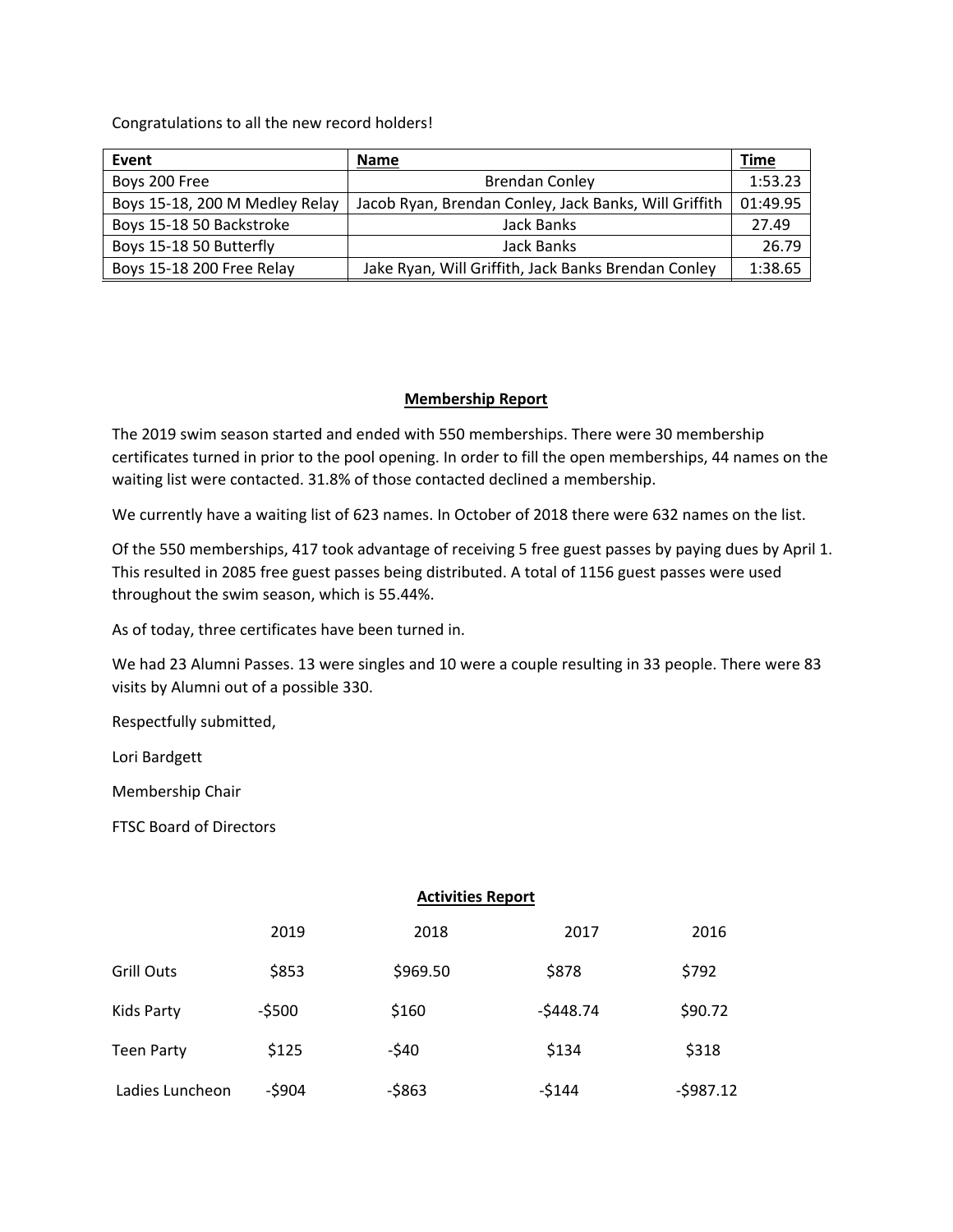#### **MANAGER'S REPORT 2019**

This summer started off slow due to all the rain during the month of June. We had great weather for the rest of the season. And, of course, the season came to an end way too fast. The pool looks so good with our continued improvements, including the men's locker room floors and our new diving boards. We were busy this season despite the slow start with the following numbers.

| GUEST FEES: | \$16,844.50 |
|-------------|-------------|
| CONCESSION: | \$26,289.50 |

We have a fantastic group of employees, and again I believe most of them will be returning. We added new, lost a few, but we have a dedicated group who work very well together. A special THANK YOU to those lifeguards who were willing to continue lifeguarding after school started. This is always a difficult time working around school schedules to be able to stay open during the day. We are the only pool in the area able to do so, but that is because we continue to have hard working, dedicated employees. To the high schoolers who went to school all day and then worked until 9:00 every night and around their sport schedules on the weekends – THANK YOU! While I am at it, I do not want to forget our awesome front desk workers, who by the way have been with us for quite some time, who come in after their day jobs to keep us open every year, THANK YOU! I truly believe we have the best employees around!

On a personal note, I want to thank the Board for the beautiful flowers sent to our family after my Father's recent death (Sept. 9). We took care of my Dad daily in my brother's home with the help of Hospice. It meant a lot to me and my family. I appreciate their willingness to help me complete the closing of the pool.

I look forward to next summer!

### Election Results

The three new board members elected to the board are Heather Koester, Brian Alessandro and Rob Hasson. We had 16 in person votes and 252 online votes, for a total of 268 member votes. This is almost a 49% participation rate.

### Free Membership Drawing

The winner of the free 2020 membership is Bob Borchardt.

### Member Questions/Comments

Thank you for the grill outs and offering water aerobics

Minutes from May‐September Meeting s are not posted to the website – Tricia Powell will follow up on this as they were sent to the web site administrator for posting.